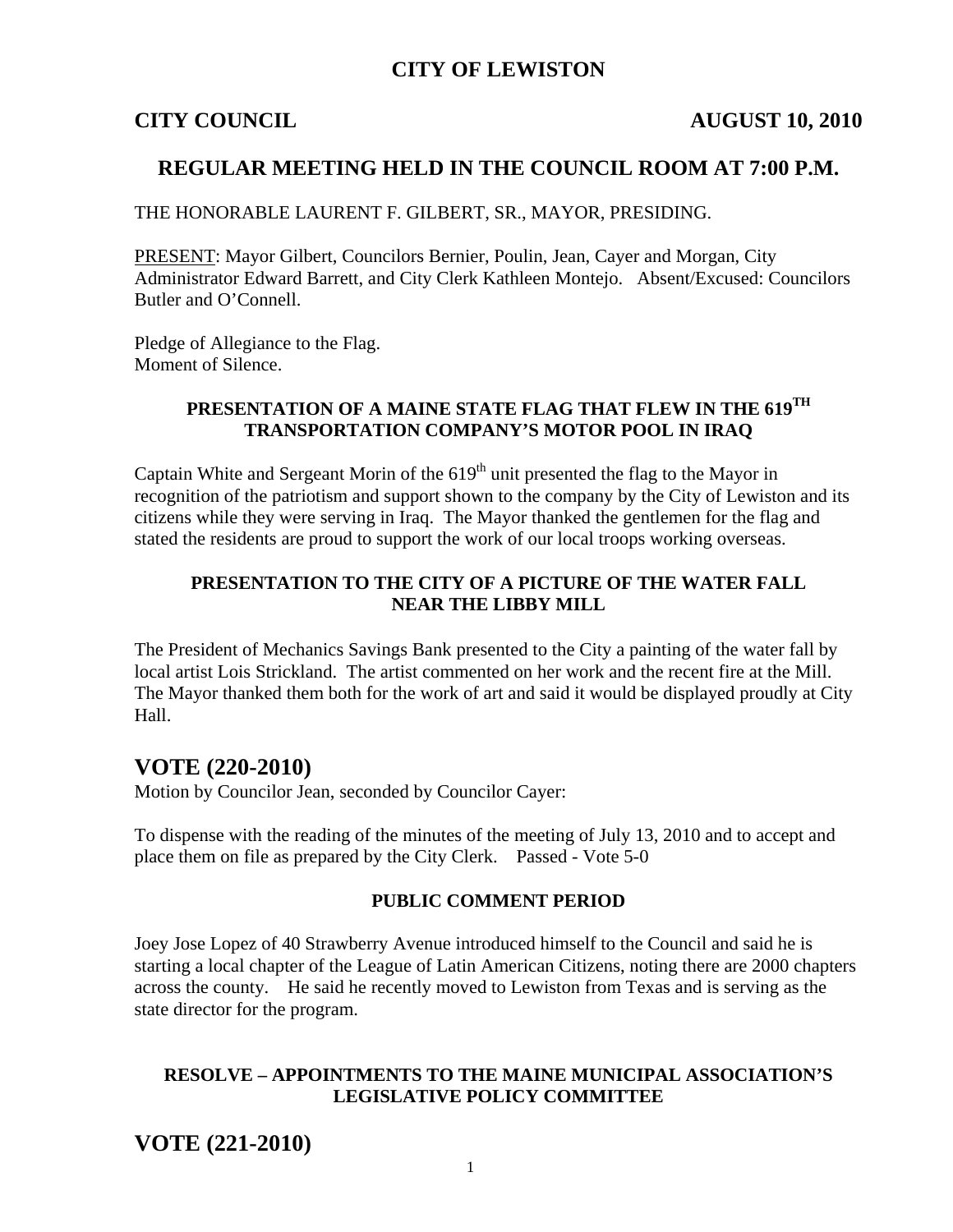Motion by Councilor Jean, seconded by Councilor Morgan:

To approve the Resolve appointing City Administrator Edward A. Barrett as a full member of the Maine Municipal Association's Legislative Policy Committee and to appoint the Deputy City Administrator and the City Clerk as alternate members from Lewiston:

Be It Resolved by the City Council of the City of Lewiston that City Administrator Edward A. Barrett is hereby appointed to the Maine Municipal Association's Legislative Policy Committee.

Be It Further Resolved, that in the event that Mayor Gilbert or City Administrator Barrett are unable to be present at a meeting of the Legislative Policy Committee, Deputy City Administrator Phil Nadeau and City Clerk Kathy Montejo shall be designated as alternates and authorized to act on behalf of the City.

Passed - Vote 5-0

### **RESOLVE – APPOINTING THE CITY ADMINISTRATOR TO THE ANDROSCOGGIN VALLEY COUNCIL OF GOVERNMENTS GENERAL ASSEMBLY AND EXECUTIVE COMMITTEE**

# **VOTE (222-2010)**

Motion by Councilor Jean, seconded by Councilor Morgan:

To approve the Resolve to appoint the City Administrator to the Androscoggin Valley Council of Governments General Assembly and Executive Committee:

Be It Resolved by the City Council of the City of Lewiston that City Administrator Edward A. Barrett is hereby appointed to the Androscoggin Valley Council of Governments General Assembly and Executive Committee to fill the position previously held by Dick Metivier.

Passed - Vote 5-0

## **AMENDMENT TO THE PARK USE POLICY TO PROHIBIT ANY COMMERCIAL ACTIVITY IN VETERAN'S MEMORIAL PARK**

# **VOTE (223-2010)**

Motion by Councilor Jean, seconded by Councilor Morgan:

To approve the proposed amendments to the Park Use Policy, Policy Manual Number 77, as recommended by the City Council. Passed - Vote 5-0

### **RESOLVE – ACCEPTANCE OF A GRANT FROM THE MAINE FOREST SERVICE PROJECT CANOPY PROGRAM IN THE AMOUNT OF \$3,500**

# **VOTE (224-2010)**

Motion by Councilor Jean, seconded by Councilor Morgan: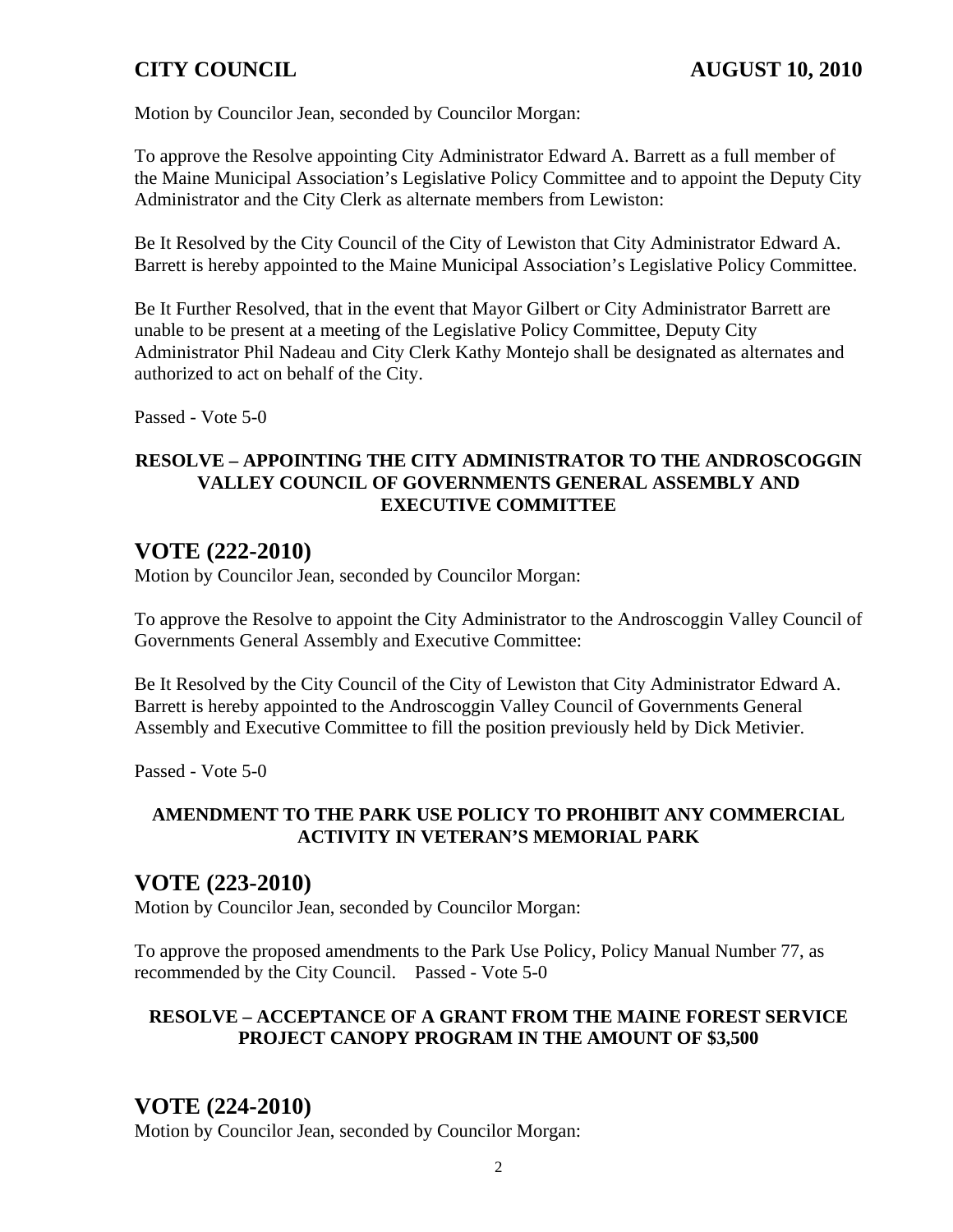To approve the Resolve accepting a grant from the Maine Forest Service Project Canopy Program in the amount of \$3,500:

Be It Resolved by the City Council of the City of Lewiston that a Project Canopy Program Grant from the Maine Forest Service in the amount of \$3,500 is hereby accepted for the purpose of evaluating certain City-owned wooded lots and establishing a Timber Management Program for them.

Passed - Vote 5-0

## **REQUEST FOR USE OF CITY SERVICES FOR THE EIGHTEEN ANNUAL GREAT FALLS BALLOON FESTIVAL AND REQUEST FROM THE FESTIVAL ORGANIZERS FOR A WAIVER OF THE CHARITABLE ORGANIZATIONS SUPPORT POLICY**

Councilor Poulin inquired about the parking by donation policy in the city garages during the festival. Deputy City Administrator Phi Nadeau confirmed the parking is still by donation and the festival gets 50% of the revenue.

# **VOTE (225-2010)**

Motion by Councilor Poulin, seconded by Councilor Cayer:

To approve the request for the use of city services for the Great Falls Balloon Festival, as outlined below:

## **REQUEST FOR USE OF CITY SERVICES AUTHORIZATION FOR GREAT FALLS BALLOON FESTIVAL EVENT**:

August 20, 21 and 22, 2010

## **ROAD CLOSURES AND POSTINGS**:

Friday, August 20, 5:00pm - Sunday, August 22 8:00pm

Establishment of a one lane wide walking lane on the Longley Bridge (northbound or downstream side) to facilitate pedestrian movement between Festival activity areas in Auburn and Lewiston and for use by Festival logistical vehicles such as golf carts.

Friday, August 20, 12:00pm - Sunday, August 22, 8:00pm

Posted closure of Beech Street and Oxford Street from Cross Street to Chestnut Street to facilitate safe pedestrian movement and access for festival logistical vehicles.

### Sunday, August 22, 11:00am - 12:30pm

Posted closure of Canal Street from Main Street to Chestnut Street for canal rubber duck race. Posted closure of one northbound lane of the Canal Bridge on Main Street for rubber duck race logistical set up.

Saturday, August 21, 10:30am - 12:30pm

Posted closure of Longley Bridge from Auburn into Lewiston, lower Main Street, Lincoln Street from Main Street to Oxford Street, and all of Oxford Street for the 4<sup>th</sup> Annual Balloon Festival parade. NOTE: Parade path will start on Spring Street in Auburn, onto Court Street, across the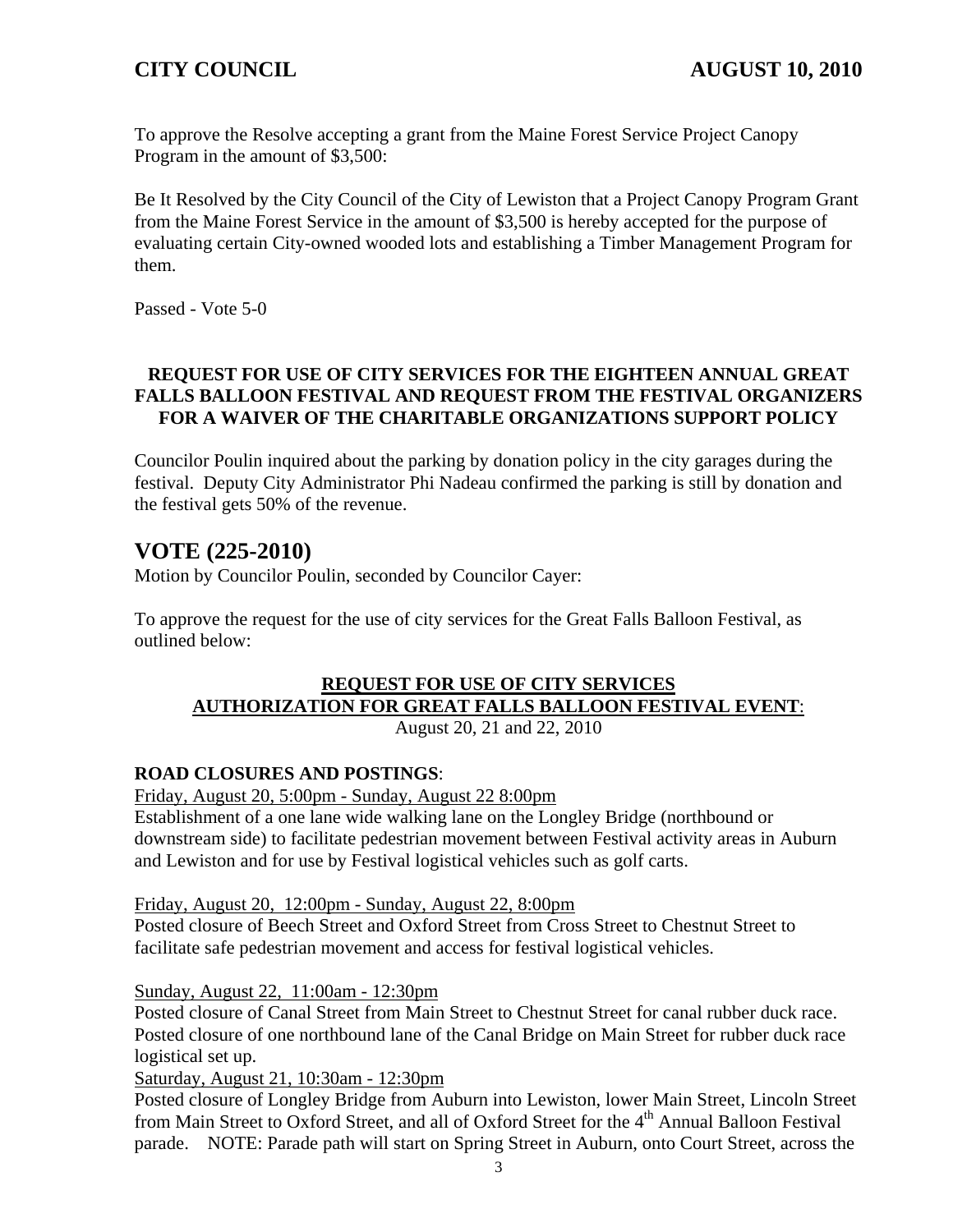Longley Bridge turning onto Lincoln Street, ending at the intersection of Cedar Street and Lincoln Street.

## **ESTABLISHMENT OF FESTIVAL ZONE**:

Friday, August 20, 12:00pm - Sunday, August 22, 6:00pm

Authorization for the Police to ticket and tow away vehicles not in conformance with posted parking bans.

Permission for the Great Falls Balloon Festival, Inc. to control all food and product vendors, as well as other non-approved activities, on Main Street between Middle Street and Longley Memorial Bridge, on Canal Street from Main Street to Chestnut Street, on Chestnut Street from Canal Street to Oxford Street, and along Lisbon Street from Chestnut to Main Street, Lincoln Street from Main to Cedar Streets, Oxford Street from Cross Street to Cedar Street, North Street, Water Street, and the adjacent area between Cross Canal #1 and the Androscoggin River.

## **APPROVAL TO USE CITY PROPERTY**:

Thursday, August 19, 12 noon - Monday, August 23, 12 noon

Authorization to use the former Libby Mill parking lot and Railroad River Park, subject to availability and completion and submission of applications to the Lewiston Recreation Department, and to control the use, access and security in these areas, subject to the discretion of the Chief of Police or his designees.

## Tuesday, August 17, 8:00am - Monday, August 23, 7:00pm

Carnival to be located in the area formerly known as Railroad North. Carnival will set up on Tuesday, operate Thursday night through Sunday night, and breakdown and depart on Monday.

## **SECURITY**:

The Lewiston Police Department shall be responsible for traffic control, security and crowd control in Lewiston activity areas.

## **TRASH REMOVAL:**

Authorization for Public Works to supply two 50 yard dumpsters at Railroad Park and waive the applicable tipping fees.

## **LICENSES**:

Fees for the food booths operated by non-profit organizations shall be waived by the City. Licensing fees for a carnival operated by a non-profit organization shall be waived by the City. Licensing fees for use of the parks, for the outdoor entertainment permits, parade permit and sound amplification permits, all obtained in the name of the Great Falls Balloon Festival, shall all be waived by the City.

## **USE OF PUBLIC WORKS PERSONNEL**:

Authorization for Public Works personnel to erect (together with Auburn Public Works personnel) food booths in Auburn and Lewiston, and to provide assistance prior to and during the festival, subject to the discretion of the Lewiston Public Works Director.

## **PARKING**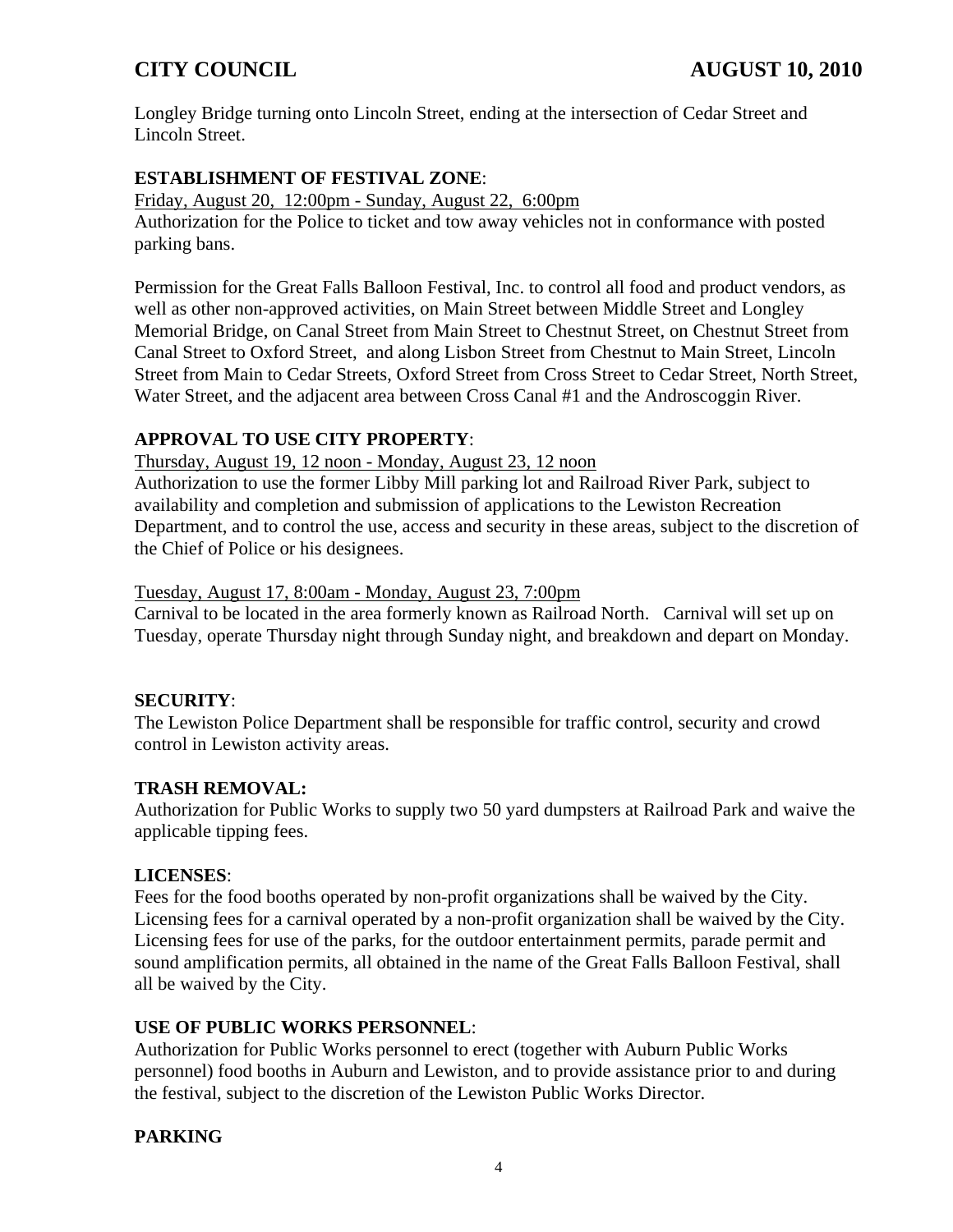Use of the Bates Mill parking lots that are city owned and/or controlled, the Chestnut Street parking garage, the Canal Street parking garage, parking lot on the corner of Lincoln and Chestnut Streets, the Lincoln Street parking lot near Yvon's car wash, and the parking lot at the corner of Lincoln and Cedar Streets for festival and volunteer parking, as per the requirements and procedures outlined in the City's Facilities Use Policy and submission of appropriate forms to City Administration.

And to approve a waiver of the City's Charitable Organization Support Policy and to allow the Festival organizers to borrow 330 chairs and 55 eight foot tables from the City.

Passed - Vote 4-1 (Councilor Jean)

## **PUBLIC HEARING ON AN INCORPORATED CIVIC ORGANIZATION LIQUOR LICENSE FOR THE HOLY TRINITY GREEK ORTHODOX CHURCH**

Mayor Gilbert opened the public hearing to receive citizen input and comment. No members of the public spoke for or against this item. Mayor Gilbert then closed the hearing.

## **VOTE (226-2010)**

Motion by Councilor Poulin, seconded by Councilor Morgan:

To authorize the City Clerk's Office to approve an application for an Incorporated Civic Organization Liquor License for the Holy Trinity Greek Orthodox Church, 155 Hogan Road. Passed - Vote 5-0

## **PUBLIC HEARING ON A NEW LIQUOR LICENSE FOR HACIENDA DEL PATRON MEX GRILL & BAR**

Mayor Gilbert opened the public hearing to receive citizen input and comment. Mr. Lopez of 40 Strawberry Avenue spoke in support of this license, stating he has recently met with the owners of the business and feels it will be a great addition to the area. Mayor Gilbert then closed the hearing.

# **VOTE (227-2010)**

Motion by Councilor Jean, seconded by Councilor Cayer:

To authorize the City Clerk's Office to approve a new liquor license application for Hacienda Del Patron Mex Grill & Bar, 838 Lisbon Street. Passed - Vote 5-0

## **PUBLIC HEARING ON THE RENEWAL APPLICATION FOR A SPECIAL AMUSEMENT PERMIT FOR LIVE ENTERTAINMENT FOR THE ANDROSCOGGIN BANK COLISEE**

Mayor Gilbert opened the public hearing to receive citizen input and comment. No members of the public spoke for or against this item. Mayor Gilbert then closed the hearing.

# **VOTE (228-2010)**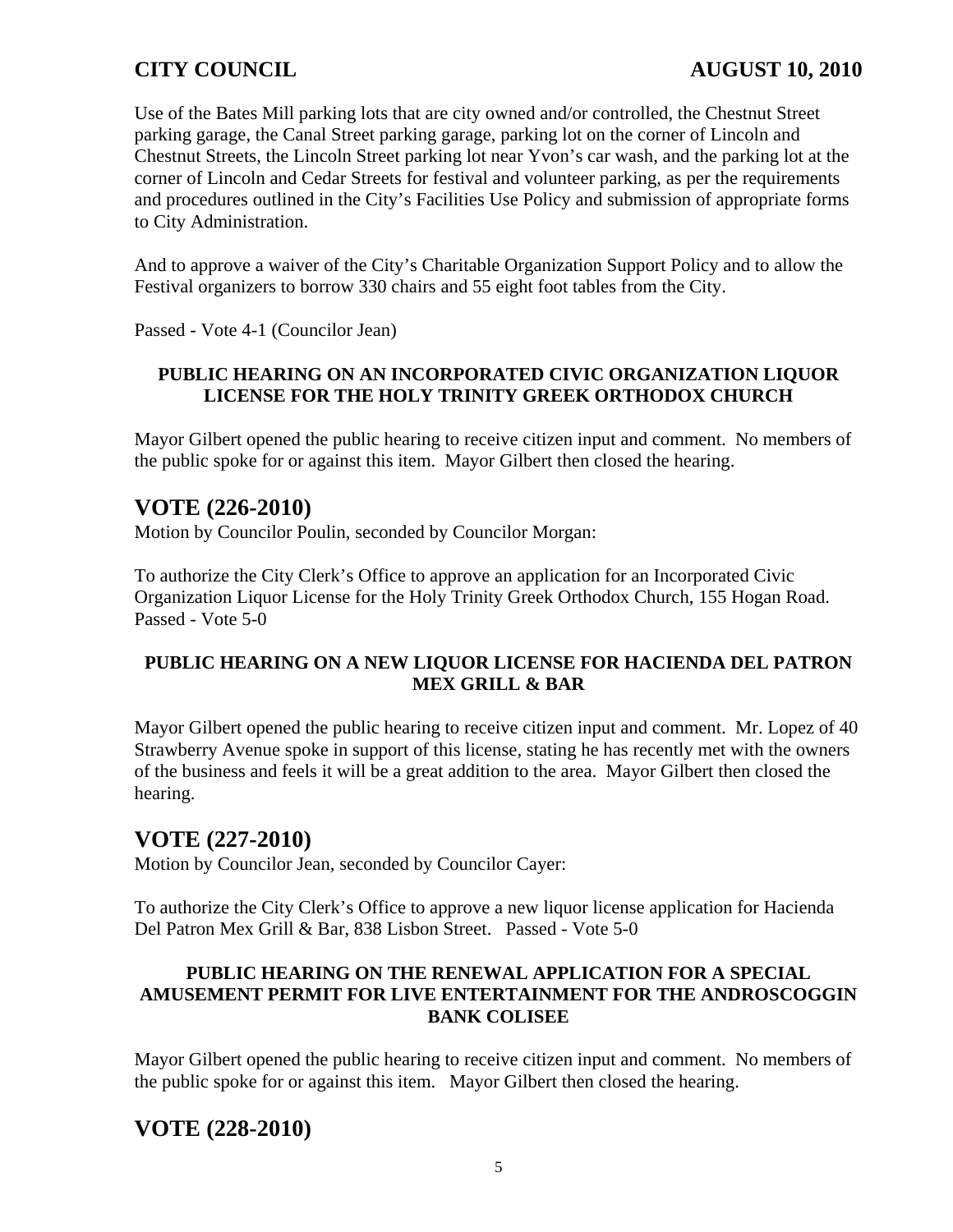Motion by Councilor Jean, seconded by Councilor Cayer:

To grant a Special Amusement permit for live entertainment to the Androscoggin Bank Colisee, 190 Birch Street. Passed - Vote 5-0

#### **PUBLIC HEARING ON THE RENEWAL APPLICATION FOR A SPECIAL AMUSEMENT PERMIT FOR LIVE ENTERTAINMENT FOR SPARETIME RECREATION**

Mayor Gilbert opened the public hearing to receive citizen input and comment. No members of the public spoke for or against this item. Mayor Gilbert then closed the hearing.

## **VOTE (229-2010)**

Motion by Councilor Jean, seconded by Councilor Cayer:

To grant a Special Amusement permit for live entertainment to Sparetime Recreation, 24 Mollison Way. Passed - Vote 5-0

#### **PUBLIC HEARING ON THE RENEWAL APPLICATION FOR A SPECIAL AMUSEMENT PERMIT FOR LIVE ENTERTAINMENT FOR SHE DOESN'T LIKE GUTHRIES**

Mayor Gilbert opened the public hearing to receive citizen input and comment. No members of the public spoke for or against this item. Mayor Gilbert then closed the hearing.

# **VOTE (230-2010)**

Motion by Councilor Jean, seconded by Councilor Poulin:

To grant a Special Amusement permit for live entertainment to She Doesn't Like Guthries, 115 Middle Street. Passed - Vote 5-0

### **PUBLIC HEARING AND FINAL PASSAGE REGARDING AN AMENDMENT TO THE FIRE PREVENTION AND PROTECTION ORDINANCE**

Mayor Gilbert opened the public hearing to receive citizen input and comment. No members of the public spoke for or against this item. Mayor Gilbert then closed the hearing.

## **VOTE (231-2010)**

Motion by Councilor Cayer, seconded by Councilor Jean:

That the proposed amendment to the City Code of Ordinances, Chapter 38 "Fire Prevention and Protection", Article II, "Fire Prevention Code", Section 38-26 "Codes Adopted", receive final passage by a roll call vote. Passed - Vote 5-0

## **PUBLIC HEARING AND FINAL PASSAGE FOR AN AMENDMENT TO THE CONDITIONAL REZONING AGREEMENT FOR THE PROPERTY AT**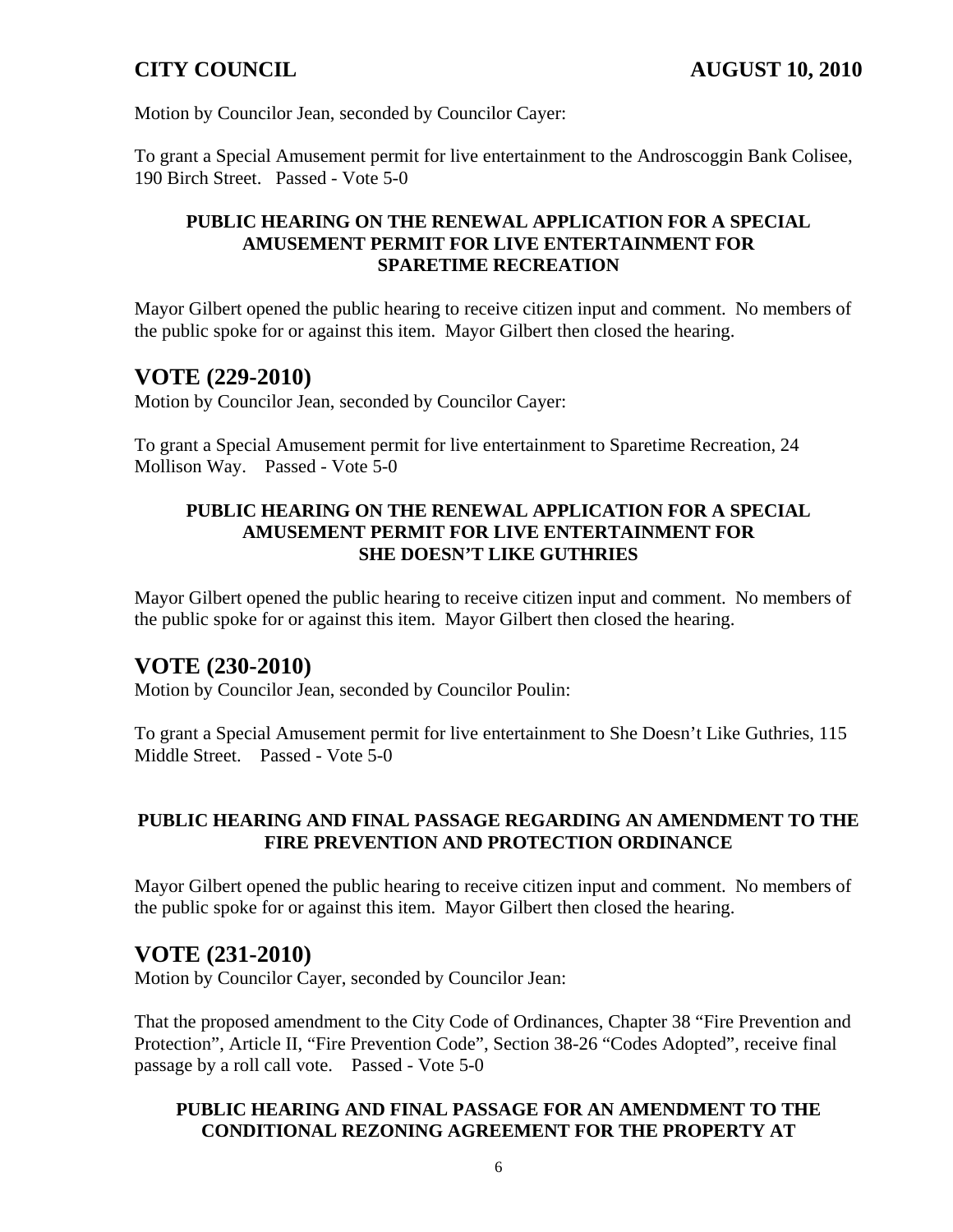### **16 WELLMAN STREET**

Mayor Gilbert opened the public hearing to receive citizen input and comment. No members of the public spoke for or against this item. Mayor Gilbert then closed the hearing.

## **VOTE (232-2010)**

Motion by Councilor Cayer, seconded by Councilor Jean:

To approve final passage for the amendment to the conditional rezoning agreement for 16 Wellman Street, to conditionally rezone the property, subject to the conditions defined in the rezoning agreement. Passed - Vote 5-0

### **PUBLIC HEARING AND FIRST PASSAGE FOR LAND USE CODE AMENDMENTS CONCERNING THE RE-ESTABLISHMENT OF NONCONFORMING USES IN HISTORIC STRUCTURES IN THE CENTREVILLE DISTRICT**

Mayor Gilbert opened the public hearing to receive citizen input and comment. No members of the public spoke for or against this item. Mayor Gilbert then closed the hearing.

## **VOTE (233-2010)**

Motion by Councilor Cayer, seconded by Councilor Poulin:

That the proposed amendment to Appendix A, Article VI "Nonconformance", Section 4, "Nonconforming uses", and Article XI "District Regulations", Section 13 (Centreville district) of the City Zoning and Land Use Code, receive first passage by a roll call vote and that the public hearing on said ordinance be continued to the next regular meeting for final passage. Passed - Vote 5-0

### **PUBLIC HEARING FOR THE ESTABLISHMENT OF A TAX INCREMENT FINANCING (TIF) DISTRICT AND APPROVAL OF A DEVELOPMENT ASSISTANCE AGREEMENT FOR THE LOFTS AT BATES MILL AFFORDABLE HOUSING PROJECT**

Lincoln Jeffers and Mark McComas provided background to the Council regarding this item. The project developer, Mr. Szanton, also addressed the Council and made a presentation on this project. Mayor Gilbert opened the public hearing to receive citizen input and comment. Jules Patry, owner of Davinci's Restaurant, spoke in support of this project and the idea of mixed use for the mill property. He stated he has toured the other housing project in Portland and found it to be in excellent shape. Pauline Gudas of Raymond Avenue suggested the Council take a step back to look at the project as a whole and its impact on the city. She noted that one bedroom market rate units would not be convenient to today's professionals who like to have an office in their home. She also asked if the city even needed more low income housing and questioned where the children would play. Robert MacDonald of 6 Jolin Avenue also spoke out against the project, suggesting the city help the current landlords first with their vacancy rates, before adding more low income units in the mix. He offered concerns for the school system with more low income residents. Mayor Gilbert then closed the hearing.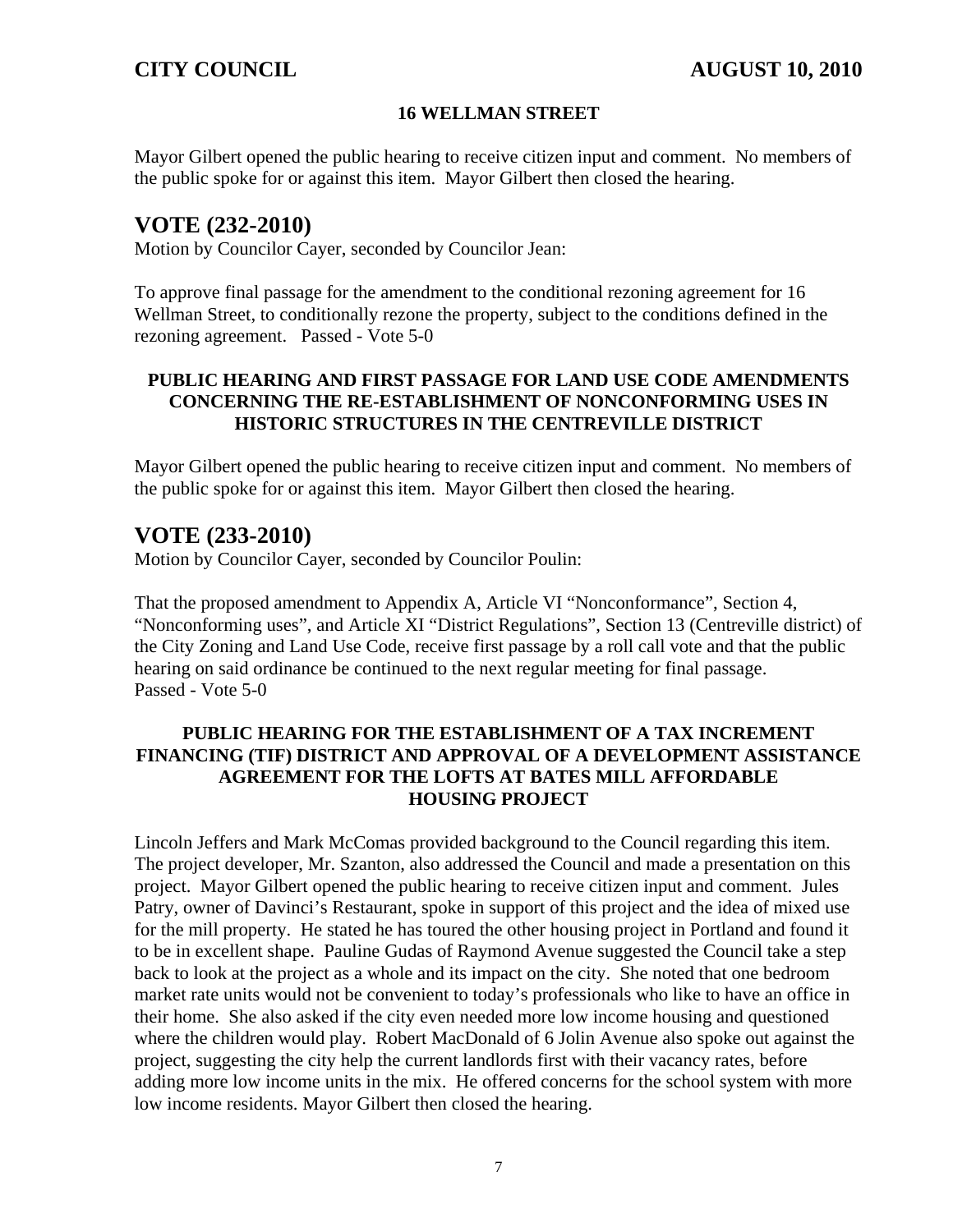# **VOTE (234-2010)**

Motion by Councilor Bernier, seconded by Councilor Poulin:

To continue the public hearing on this item until the next regular City Council meeting. Passed - Vote 5-0

### **ORDER AUTHORIZING THE CITY ADMINISTRATOR TO COMMIT HOME FUNDS TOWARDS THE DEVELOPMENT OF THE LOFTS AT BATES MILL MIXED INCOME HOUSING PROJECT**

It was noted this item is connected to the previous agenda item and it was suggested that it also be continued.

## **VOTE (235-2010)**

Motion by Councilor Bernier, seconded by Councilor Cayer:

To continue this item to the next regular City Council meeting. Passed - Vote 4-1 (Councilor Jean opposed)

## **ORDER AUTHORIZING THE CITY ADMINISTRATOR TO ENTER INTO A DEVELOPMENT AGREEMENT WITH JULES PATRY FOR THE REDEVELOPMENT OF 84 LISBON STREET**

# **VOTE (236-2010)**

Motion by Councilor Jean, seconded by Councilor Poulin:

To approve the Order authorizing the City Administrator to enter into a Development Agreement with Jules Patry for the redevelopment of 84 Lisbon Street:

| Whereas, | the City of Lewiston recently sold the property at 84 Lisbon Street to Mr. Patry in<br>order to return the building to productive use; and                                                                           |
|----------|----------------------------------------------------------------------------------------------------------------------------------------------------------------------------------------------------------------------|
| Whereas, | due to the high cost associated with such a project, previous privately-funded<br>efforts to do so have been unsuccessful; and                                                                                       |
| Whereas, | Federal funding through the Neighborhood Stabilization Program, an effort of the<br>Federal Government to respond to the housing and foreclosure crisis, can be used<br>to restore vacant, abandoned structures; and |
| Whereas, | the proposed development meets the City's goals of establishing higher quality,<br>unique housing options in the downtown core; and                                                                                  |
| Whereas, | Mr. Patry has pledged to provide no less than 50% of the estimated development<br>cost of the project using privately financed and personal sources;                                                                 |

Now, therefore, be It Ordered by the City Council of the City of Lewiston that the City Administrator is hereby authorized to execute an agreement with Jules Patry for the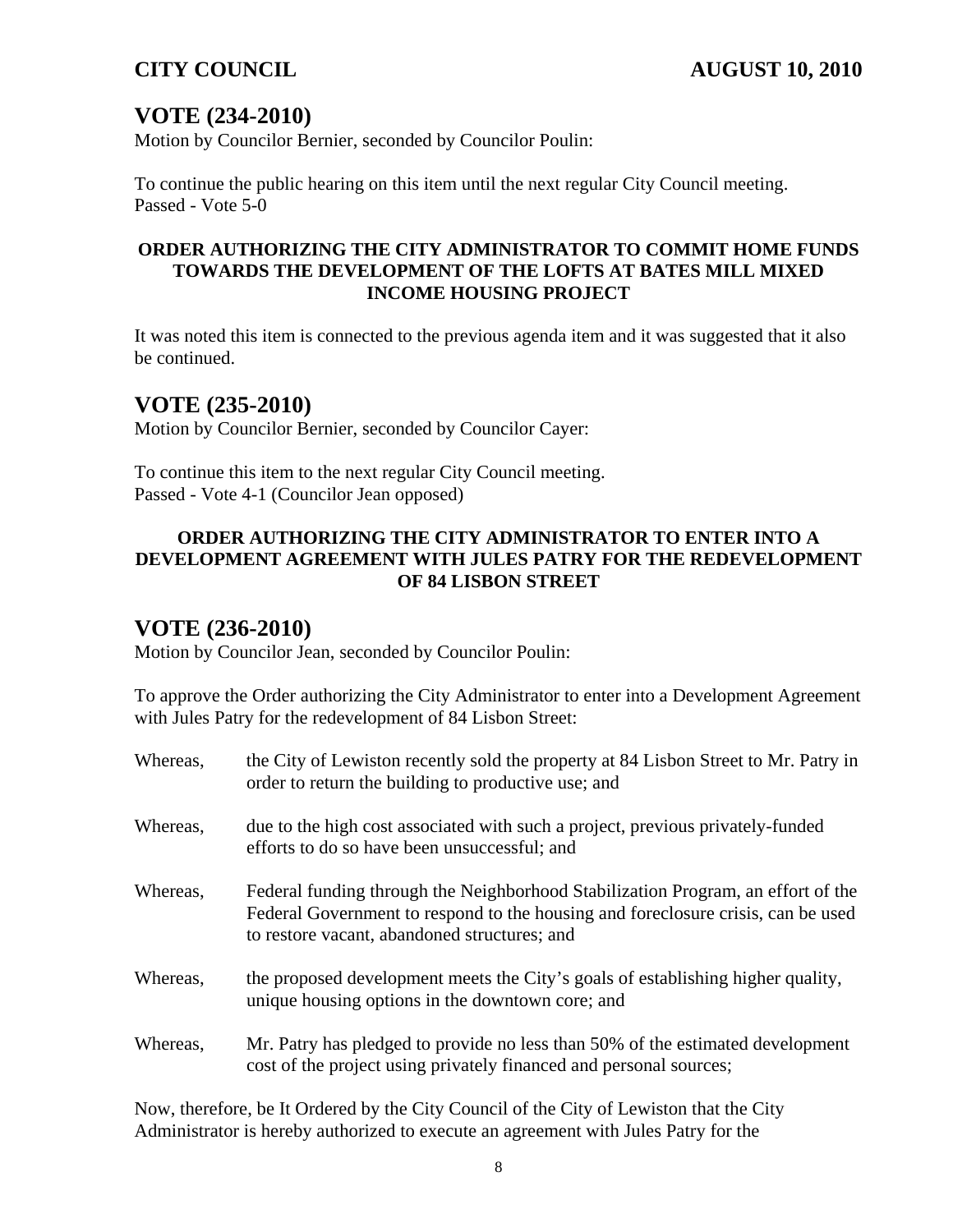redevelopment of 84 Lisbon Street reflecting Mr. Patry's proposed project and consistent with the terms and conditions of the NSP program.

Passed - Vote 5-0

## **AMENDMENTS TO THE TRAFFIC SCHEDULE TO ESTABLISH A PORTION OF HORTON STREET AS A ONE WAY STREET**

Public Works Director David Jones said this is a traffic calming effort in this area and he noted that Councilor O'Connell is in support of the project.

# **VOTE (237-2010)**

Motion by Councilor Bernier, seconded by Councilor Jean:

To adopt the proposed amendment to the Traffic Schedule to establish a portion of Horton Street, from Birch Street to Pine Street, as a one way street and a single lane street. Did Not Pass - Vote 3-2 (Councilors Poulin and Cayer opposed)

At this point, the Council took a ten minute recess.

## **ORDER AUTHORIZING CHANGE ORDER #5 TO THE CONTRACT WITH LEDGEWOOD CONSTRUCTION ON THE LINCOLN STREET PARKING GARAGE**

# **VOTE (238-2010)**

Motion by Councilor Jean, seconded by Councilor Morgan:

To approve the Order authorizing Change Order #5 to the contract with Ledgewood Construction on the Lincoln Street parking garage in the amount of \$6,798 to furnish and install two (2) floor drains and two (2) floor crickets and to revise the rain leader stand as proposed in the Change Order:

- WHEREAS, The Finance Committee at its meeting of July 26, 2010 considered the recommendation from the Purchasing Agent to authorize Change Order #5 to the contract with Ledgewood Construction on the Lincoln Street Parking Garage; and
- WHEREAS, Action on Change Order #5 by the Finance Committee, by a vote of 3-2 with Councilor Jean and Mr. Paradis opposed, tabled action on Change Order #5 instructing City staff to forward Change Order #5 to the City Council for its input and/or action; and
- WHEREAS, Not placing the drains as proposed would likely cause winter maintenance and safety concerns; and
- WHEREAS, The cost of adding these drains after the concrete is in place will increase the installation costs significantly;

Now, therefore, be It Ordered by the City Council of the City of Lewiston that Change Order #5 to the contract with Ledgewood Construction on the Lincoln Street Parking Garage is hereby authorized in the amount of \$6,798 to allow for the installation of two (2) floor drains and related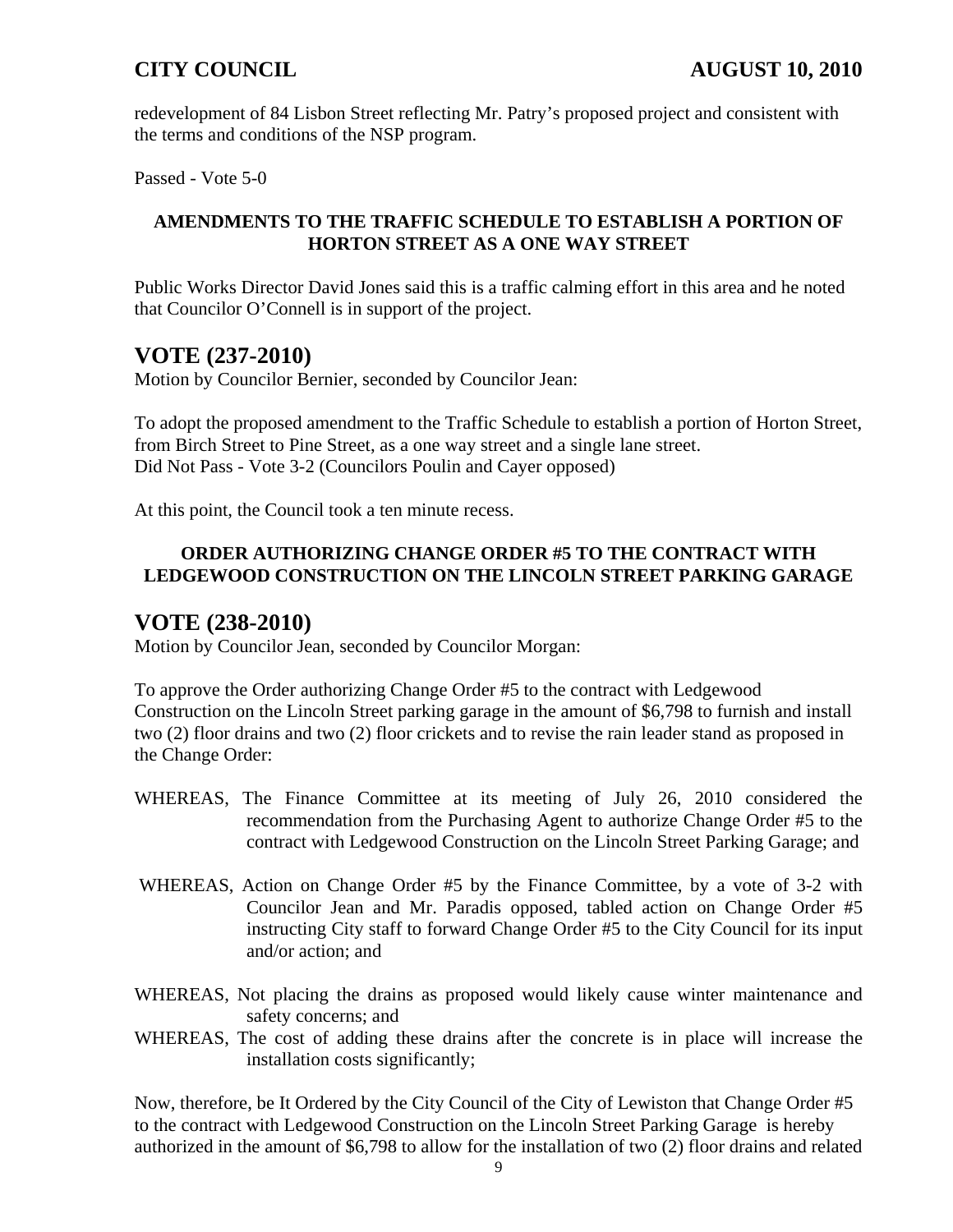work.

Passed - Vote 4-1 (Councilor Poulin opposed)

## **APPOINTMENT TO THE ANDROSCOGGIN COUNTY BUDGET COMMITTEE**

# **VOTE (239-2010)**

Motion by Councilor Cayer, seconded by Councilor Morgan:

To nominate Renee Bernier from the list of candidates to serve as one of the three District 3 representatives to the Androscoggin County Budget Committee. Passed - Vote 5-0

# **VOTE (240-2010)**

Motion by Councilor Poulin, seconded by Councilor Morgan:

To nominate Michael Marcotte from the list of candidates to serve as one of the three District 3 representatives to the Androscoggin County Budget Committee. Passed - Vote 5-0

# **VOTE (241-2010)**

Motion by Councilor Bernier, seconded by Councilor Morgan:

To nominate Helen Poulin from the list of candidates to serve as one of the three District 3 representatives to the Androscoggin County Budget Committee. Passed - Vote 5-0

## **ORDER AUTHORIZING THE CITY CLERK TO CAST THE CITY'S BALLOT FOR THE MAINE MUNICIPAL ASSOCIATION'S EXECUTIVE COMMITTEE AND VICE-PRESIDENT**

# **VOTE (242-2010)**

Motion by Councilor Bernier, seconded by Councilor Cayer:

To support Sophia Wilson of Brownville to serve as the MMA Vice President. Passed - Vote 5-0

# **VOTE (243-2010)**

Motion by Councilor Bernier, seconded by Councilor Poulin:

To approve the Order authorizing the City Clerk to cast the City's ballot for the Maine Municipal Association's Executive Committee and Vice-President:

Be it Ordered By the City Council of the City of Lewiston that the City Clerk is hereby authorized to cast the City of Lewiston ballot for the election of the Maine Municipal Association's Executive Committee and Vice-President in accordance with the direction of a majority of the City's voting Municipal Officers.

Passed - Vote 5-0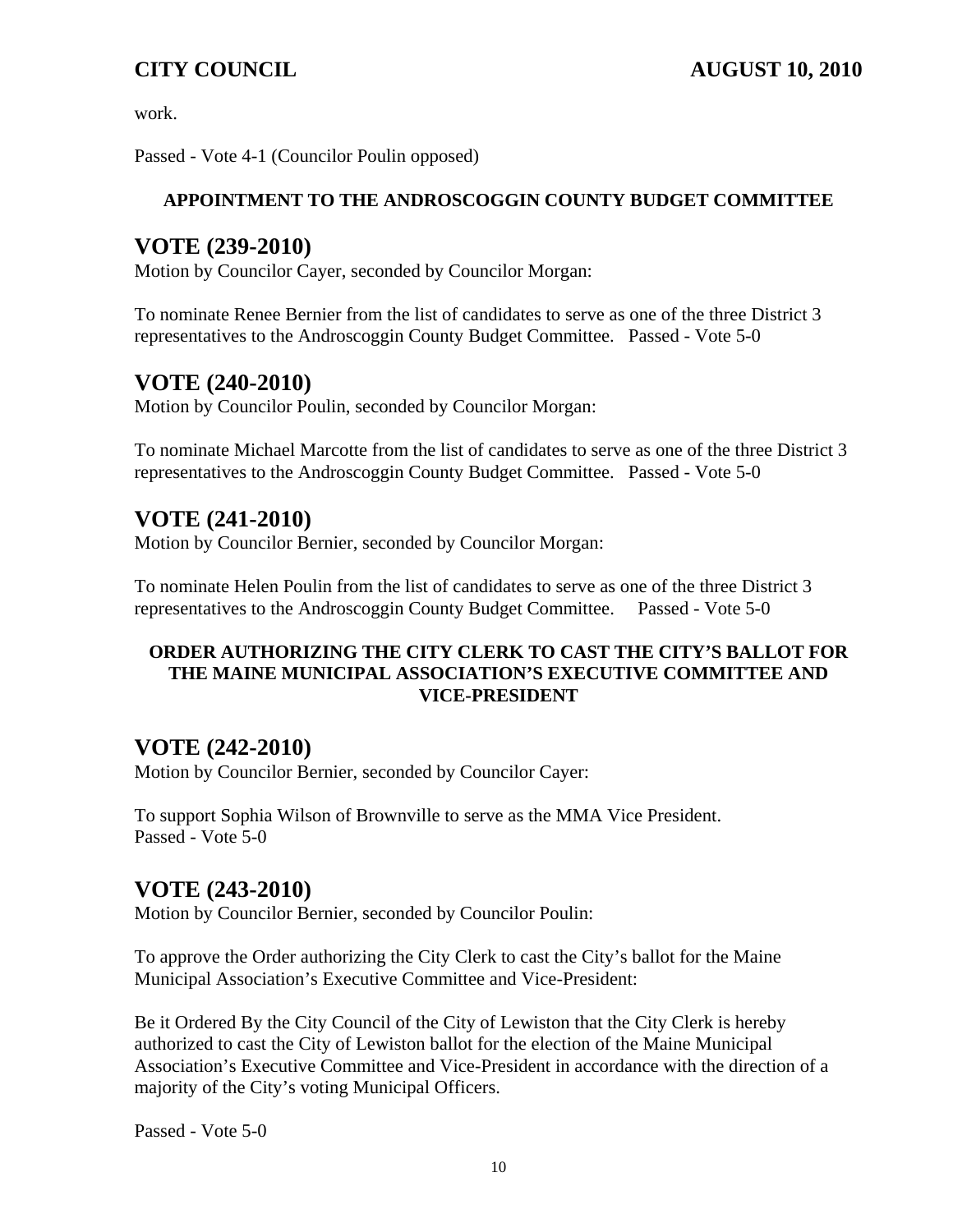#### **DISCUSSION OF IN-LAW APARTMENT STANDARDS AND CONSIDERATION OF INITIATING A REQUEST FOR AMENDMENTS TO THE LAND USE CODE REGARDING THESE STANDARDS**

# **VOTE (244-2010)**

Motion by Councilor Jean, seconded by Councilor Bernier:

To initiate an amendment to the Land Use Code to amend Article XII, Section 11 (4) (a) (In Law Apartment Standards) to eliminate the prohibition against separate side entrances and to direct city staff to prepare the material to be presented for the Planning Board's consideration.

Passed - Vote 5-0

## **EXECUTIVE SESSION TO DISCUSS LABOR NEGOTIATIONS**

## **VOTE (245-2010)**

Motion by Councilor Jean, seconded by Councilor Poulin:

To enter into an Executive Session pursuant to MRSA Title 1, section 405 (6) (D) to discuss Labor Negotiations regarding the American Federation of State, County and Municipal Employees (AFSCME Council #93) Local 1458-00, on behalf of the Lewiston Public Works Unit. Passed - Vote 5-0

## **RATIFICATION OF EXTENSION AGREEMENT OF THE COLLECTIVE BARGAINING AGREEMENT WITH THE AMERICAN FEDERAL OF STATE, COUNTY AND MUNICIPAL EMPLOYEES (AFSCME COUNCIL #93) LOCAL 1458-00, ON BEHALF OF THE LEWISTON PUBLIC WORKS UNIT**

# **VOTE (246-2010)**

Motion by Councilor Jean, seconded by Councilor Bernier:

To ratify the Extension Agreement of the Collective Bargaining Agreement between the City of Lewiston and the American Federation of State, County and Municipal Employees (AFSCME Council #93) Local 1458-00, on behalf of the Lewiston Public Works Unit, said agreement being for the period of July 1, 2010 to June 30, 2011, and to authorize the Mayor and the City Administrator to sign the agreements on behalf of the City of Lewiston. Passed - Vote 5-0

### **REPORTS AND UPDATES**

The City Administrator reviewed the upcoming meeting schedule as follows: August 17 – special City Council meeting August 24 – Council workshop September 14 – tentative joint workshop with the Planning Board